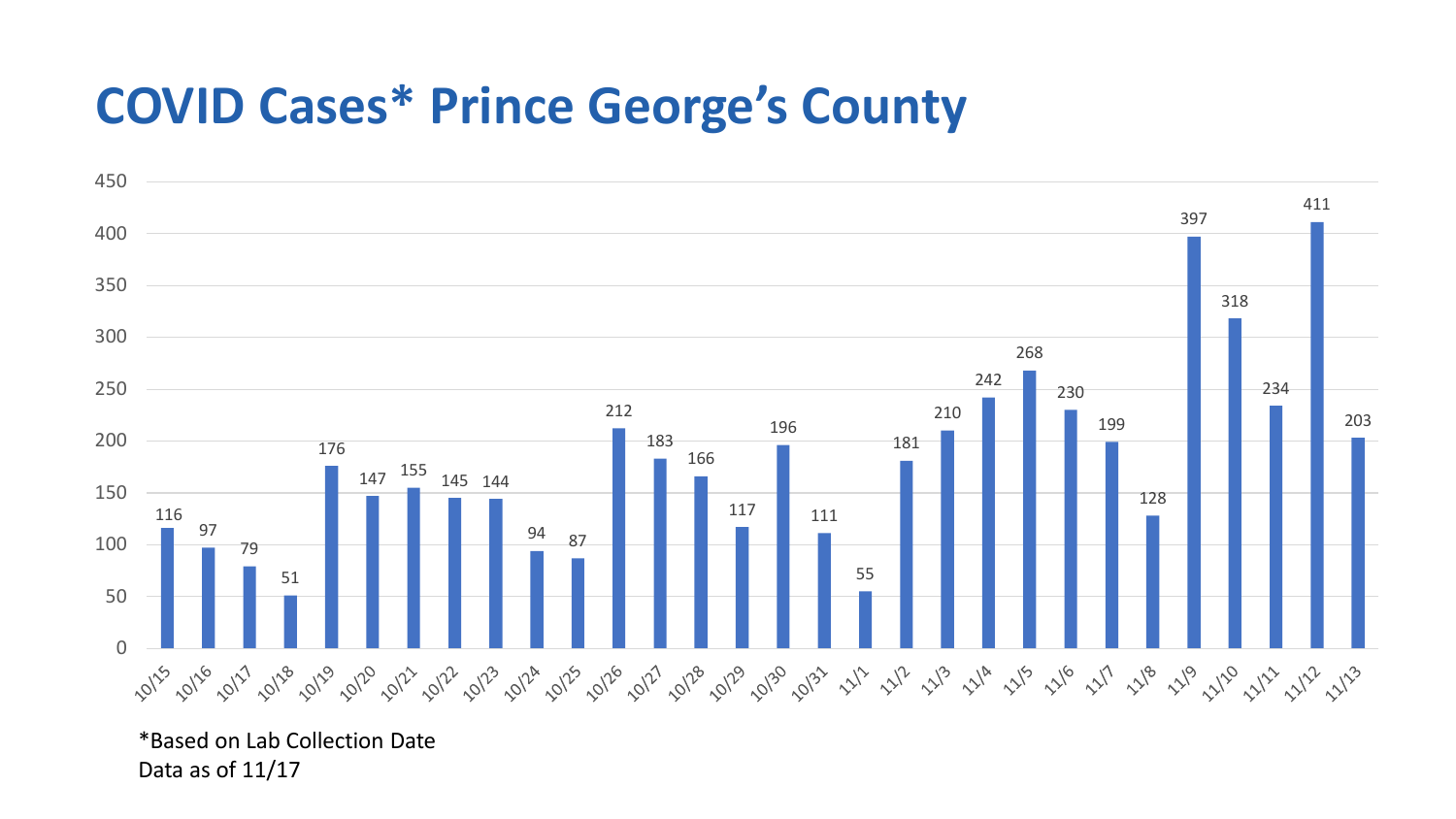## **COVID Average Daily Case Rate\* (last 14 days)**

**Prince George's County Average New Cases per 100,000 population**



\*Based on Lab Collection Date Data as of 11/17